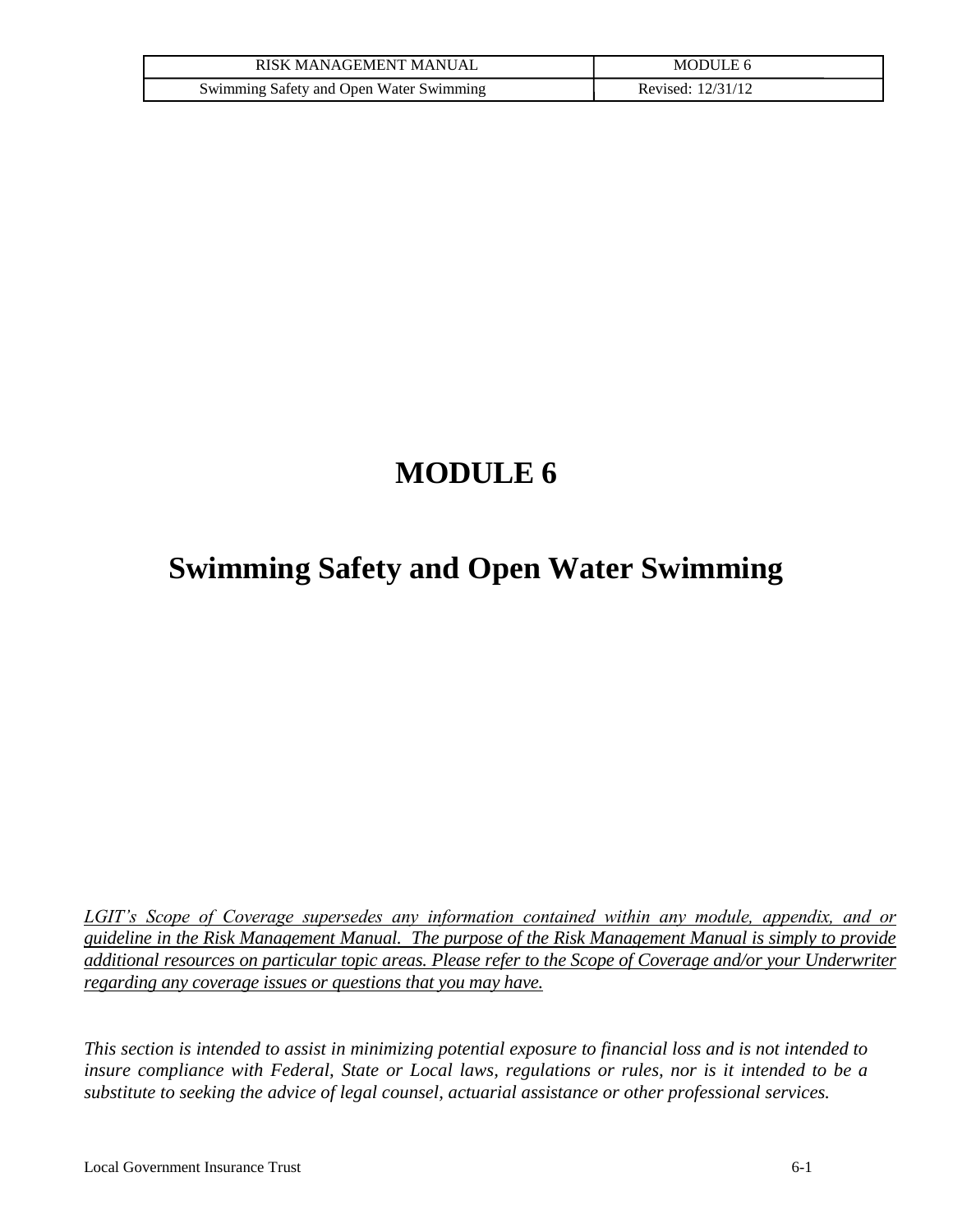| RISK MANAGEMENT MANUAL                  | MODULE 6          |
|-----------------------------------------|-------------------|
| Swimming Safety and Open Water Swimming | Revised: 12/31/12 |

**(This page intentionally left blank.)**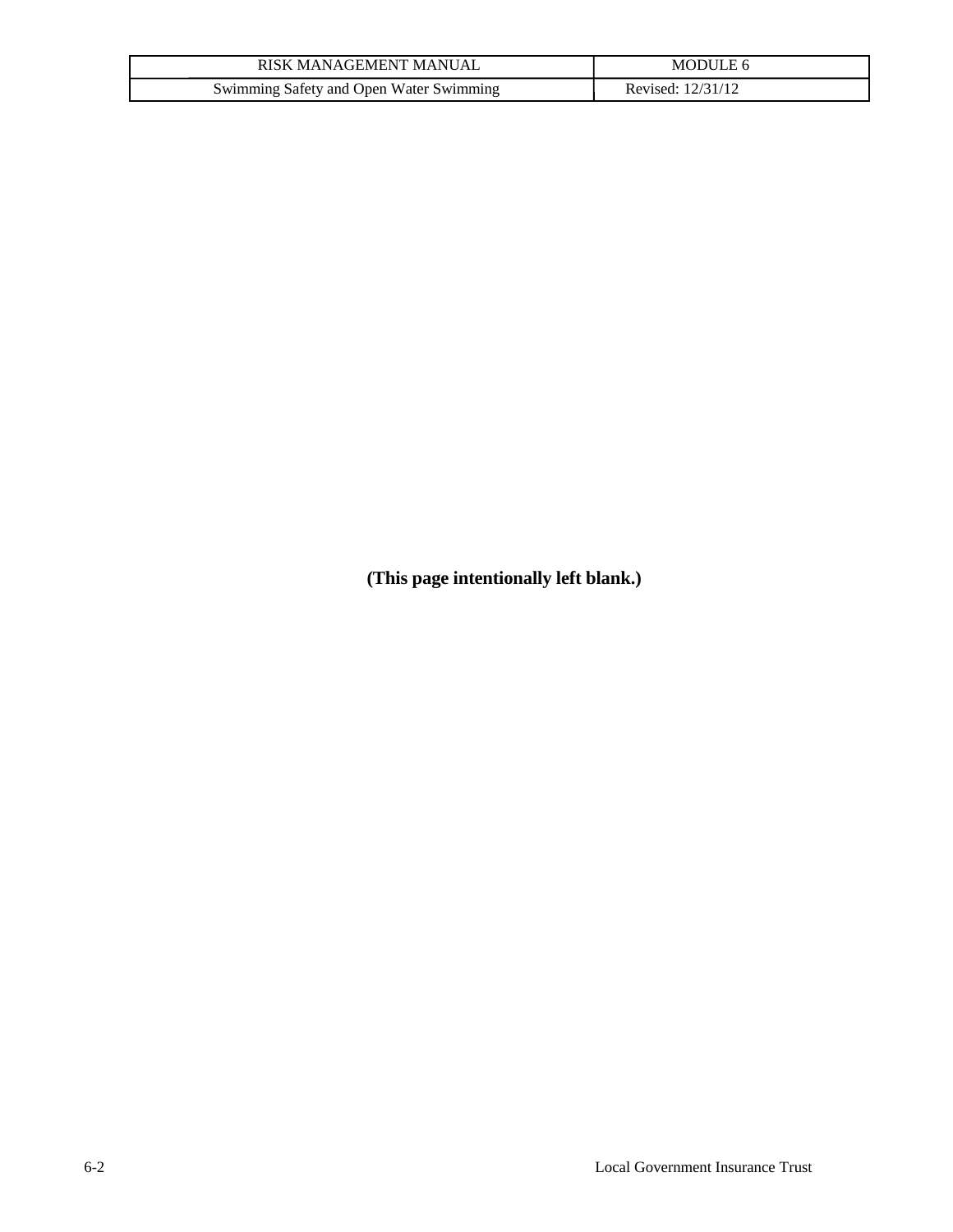| RISK MANAGEMENT MANUAL                  | MODULE 6             |
|-----------------------------------------|----------------------|
| Swimming Safety and Open Water Swimming | 12/31/12<br>Revised: |

## **6.1 INTRODUCTION**

Each year between 7,000 and 12,000 people drown in the United States. The purpose of this module is to assist the members of the Local Government Insurance Trust's Primary and Excess Liability Pools in limiting liability by providing risk management recommendations designed to improve the level of safety at local government owned and operated swimming facilities.

#### **6.2 RECOMMENDATIONS**

The following recommendations are offered to assist the local government in the development of a swimming pool facility risk management/safety program.

#### **Facility Recommendations**

- Pool floors should be a light color to facilitate the identification of any objects or submerged victims in the pool.
- The depth of the water should be marked on the deck and pool walls.
- All markings should be made in a color contrasting the background color, in numbers and/or letters at least 4 inches in height.
- The slope of the floor in the pool's shallow area should be no greater than 1 foot of elevation change in 10 feet.
- The transition between a pool's shallow and deep areas should be clearly identified by the following:
	- Contrasting line on the bottom of the pool (minimum 4 inches wide)
	- "Life line" on the surface of the water secured to the pool walls
	- Depth markings on the deck and top of the pool walls.
- Lanes for lap swimming should be clearly identified by the following:
	- Contrasting line on the bottom of the pool (minimum 4 inches wide)
	- Floating lane dividers.
- The water depth of diving areas should be designed to accommodate the height and style of the pool's diving board/platform. It is recommended that diving be prohibited in pools with a maximum depth of less than 12 feet.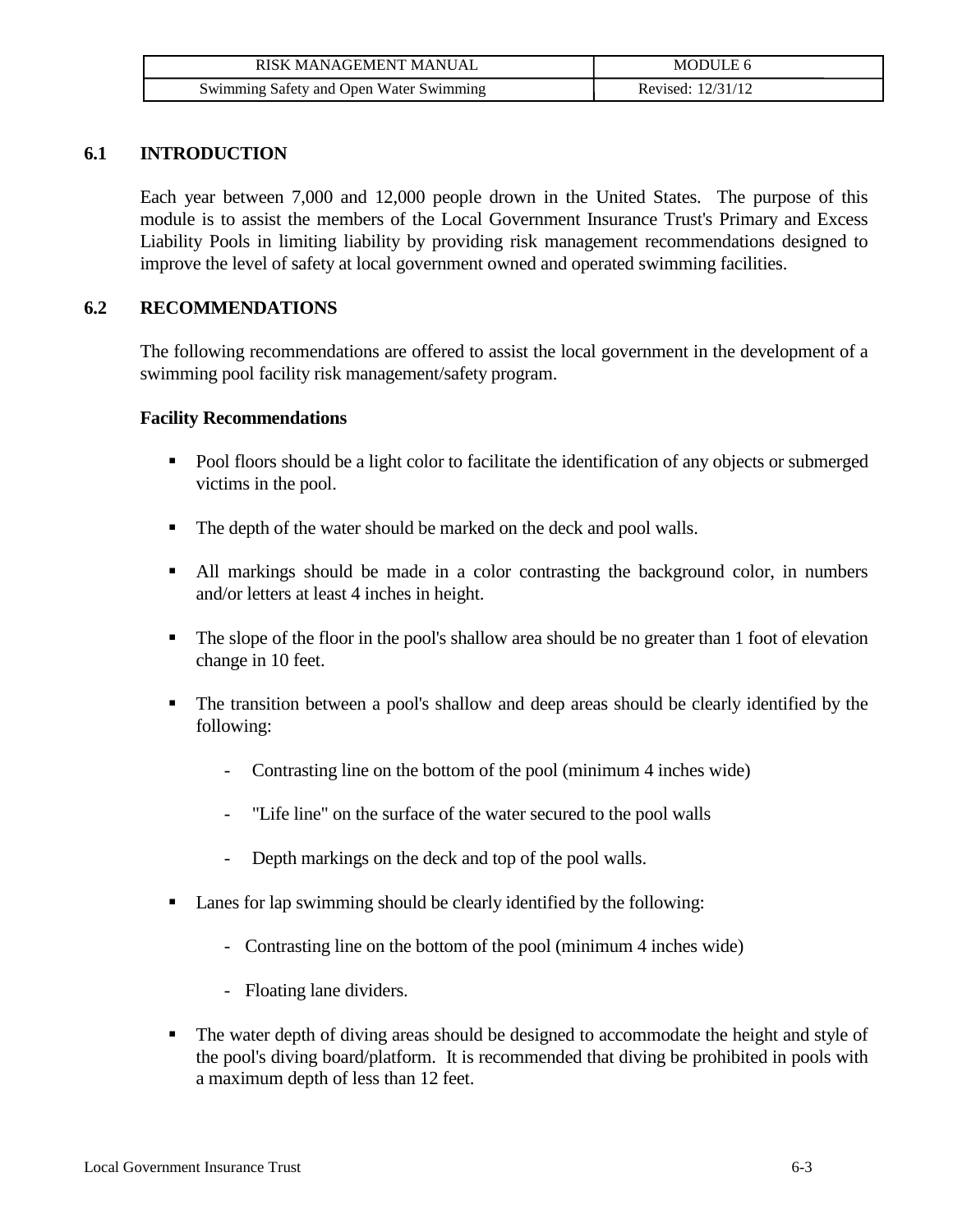| RISK MANAGEMENT MANUAL                  | MODULE 6          |
|-----------------------------------------|-------------------|
| Swimming Safety and Open Water Swimming | Revised: 12/31/12 |

- Diving areas and Non-diving areas should be conspicuously posted with signs and deck markings.
- The pool should be completely surrounded by a deck, at least 4 inches wide, surfaced with non-skid material.
- All electrical equipment/fixtures in and around the pool should be installed and maintained in accordance with the National Electrical Code (Published by the National Fire Protection Association, Quincy, MA).
- All outdoor pools should be provided with a fence to close off the facility during nonoperating hours. The fence should be at least 6 feet high and have gates that can be locked when the pool is closed.
- Signs detailing the hours of operation and the rules of conduct should be conspicuously posted at all pool entrances and throughout the facility. These signs should include but not be limited to rules on diving, glass containers, alcoholic beverages, eating, unattended swimming, running, "horseplay", attire, pre-swim showers and the supervision of small children.
- The number and location of lifeguards will be determined by a pool's size and configuration as well as the number of patrons. A minimum of one lifeguard station/chair should be provided for every 1,800 square feet of water surface area. On days of high usage, additional lifeguards should be stationed on the deck and/or in the water.

# **Emergency Equipment**

All pools should be provided with the following emergency equipment:

- A telephone with a list of emergency phone numbers
- A strong, light weight, pole designed to assist swimmers by extending the reach of rescuers
- Rescue tubes, or similar flotation devices
- A ring buoy, or similar flotation device, attached to a suitable throwing rope at least 50 feet long
- First aid equipment, including immobilizers and all equipment needed to extricate injured victims from the pools
- Portable oxygen and resuscitation equipment
- Sheets and blankets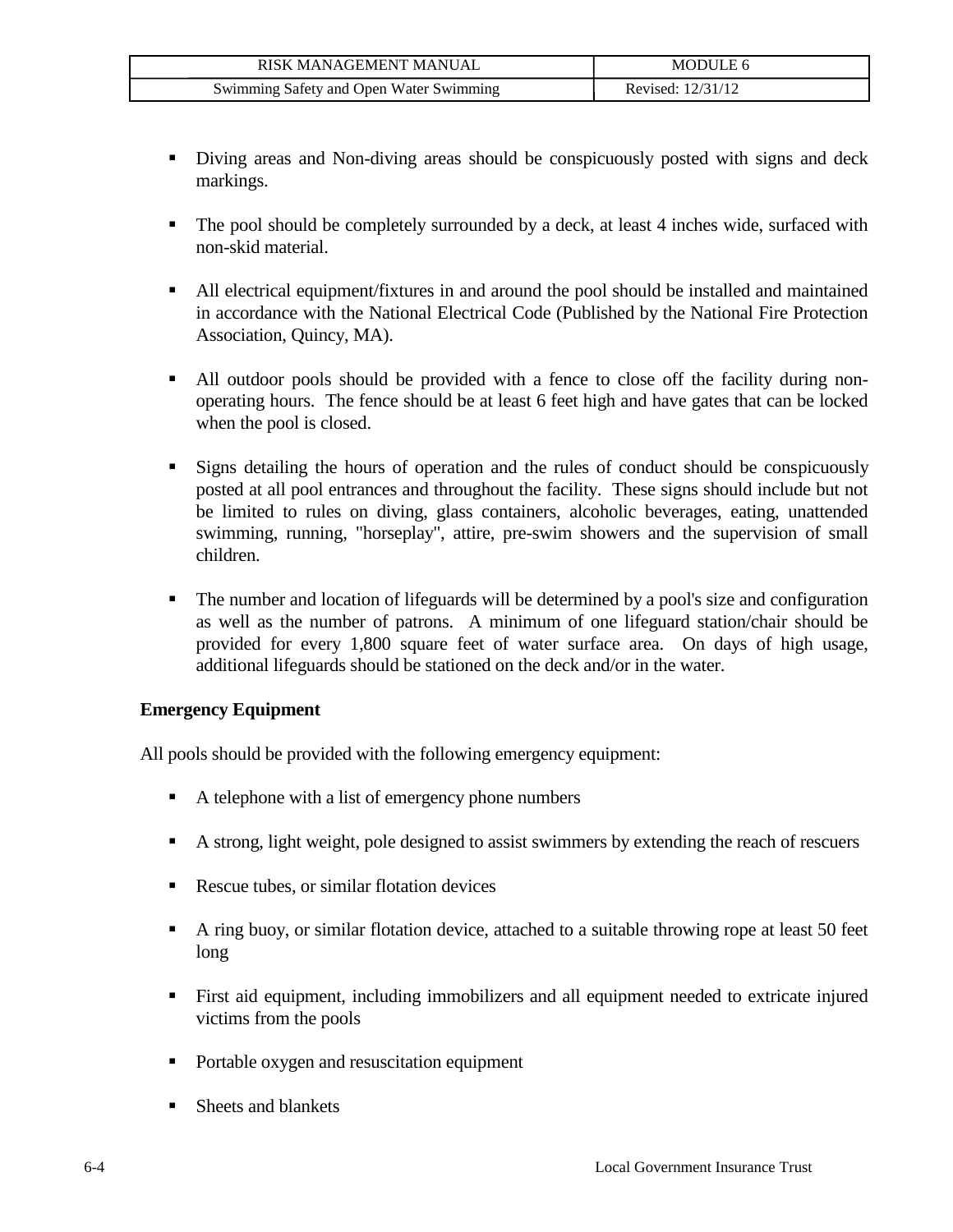| RISK MANAGEMENT MANUAL                  | MODULE 6          |
|-----------------------------------------|-------------------|
| Swimming Safety and Open Water Swimming | Revised: 12/31/12 |

# **Training/Certification**

- All lifeguards and/or pool operators should have training and/or certifications from an organization acceptable to the local government.
- All lifeguards should pass a competency test administered by the local government.

## **Operating Procedures**

- All pools should be provided with a written operating plan which details the facility rules and operating procedures as well as emergency procedures which include but are not limited to the following:
- Swimmer supervision and rescue practices
- Response to non-swimmer medical emergencies
- Chemical storage and handling, including actions to be taken in the event of a spill or release in the pool
- Inclement weather conditions

#### **Orientation**

All employees should be provided with an orientation addressing the following:

- All local government general personnel rules
- **Local government safety program**
- Special emphasis on the general safety rules, Right to Know program and bloodborne pathogen program
- All pool operating and emergency procedures
- All emergency and first aid equipment
- At least two lifeguards should be on duty at all times
- All pools should have at least one staff member on duty at all times with additional training in first aid and cardiopulmonary resuscitation (CPR)
- All pools should have a certified pool operator on duty at all times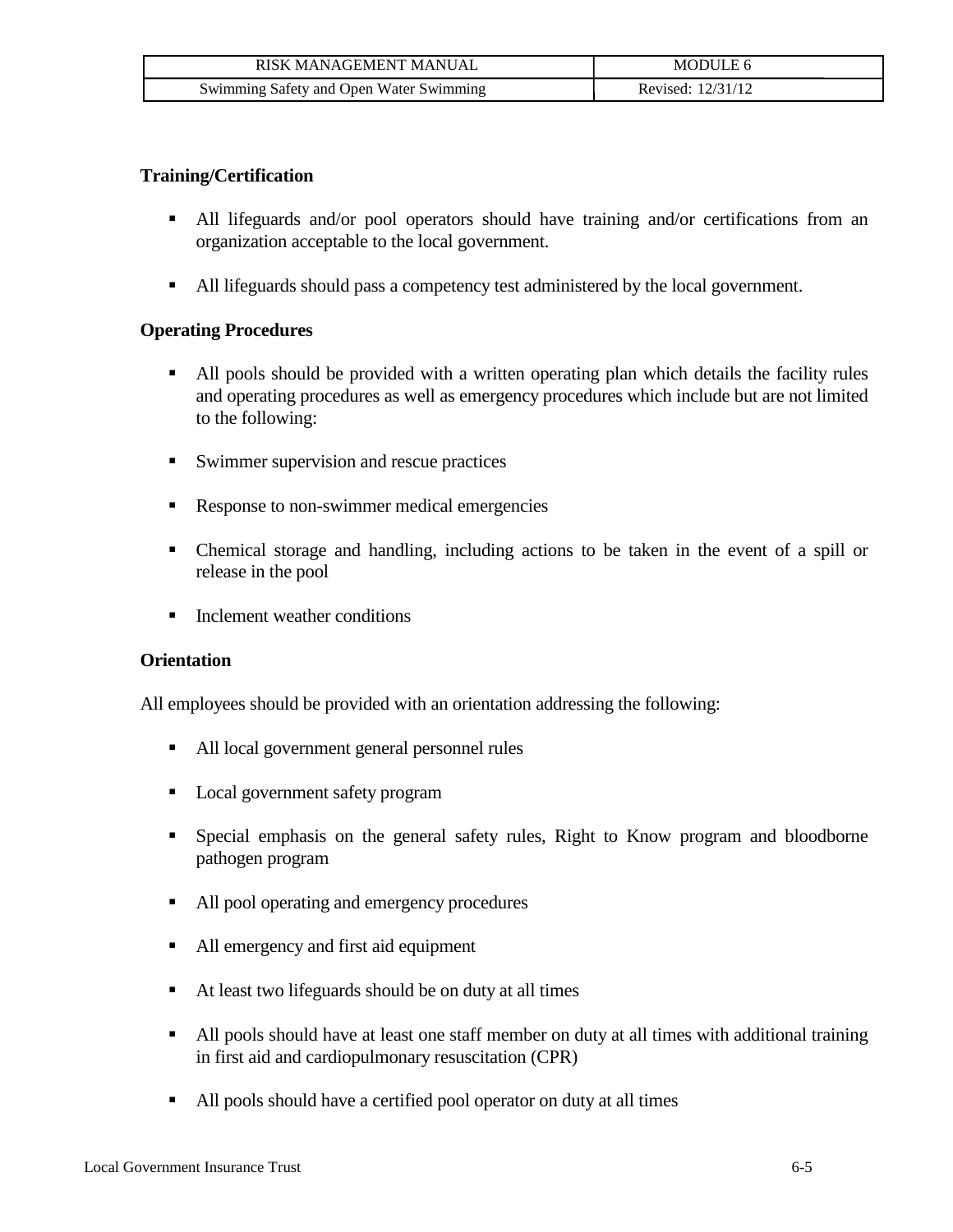| <b>RISK MANAGEMENT MANUAL</b>           | MODULE 6          |
|-----------------------------------------|-------------------|
| Swimming Safety and Open Water Swimming | Revised: 12/31/12 |

# **IMPORTANT NEW FEDERAL SAFETY LAW - Title XIV – Pool and Spa Safety (15 USC 8001)**

Each year, nearly 300 children under the age of five drown in residential and public pools and spas. Submersion incidents requiring emergency-room treatment or hospitalization number in the thousands and many victims experience permanent disability, including brain damage.

Few people know of the hidden dangers from drain or suction entrapments. Drains with broken, missing, or faulty covers can entrap hair, the body, limbs, jewelry and clothing, or cause disembowelment/evisceration.

## **6.3 DEFINITIONS:**

- **ASME/ANSI. -** The term "ASME/ANSI" as applied to a safety standard means such a standard that is accredited by the American National Standards Institute and published by the American Society of Mechanical Engineers.
- **APSP** --The Association of Pool & Spa Professionals is the world's largest international trade association representing the swimming pool, spa and hot tub industry. APSP's mission is to promote consumer safety and enhance the business success of its members.
- **SWIMMING POOL; SPA.** The term "swimming pool" or "spa" means any outdoor or indoor structure intended for swimming or recreational bathing, including in-ground and aboveground structures, and includes hot tubs, spas, portable spas, and non-portable wading pools.

# *Update on Definition and Standard*

*The interplay and time lines for compliance with the new Definition of Unblockable Drain and Standard change from ASME/ANSI A112.19.8 and its amendments, to a single standard, ANSI/APSP-16 2011 are explained as follows:*

*On October 11, 2011, the Consumer Product Safety Commission ("CPSC"') announced that it was revoking its previous interpretation of the term "unblockable drain," as used in the Virginia Graeme Baker Pool and Spa Safety Act, 15 U.S.C. 8001 et seq. (``VGBA''). The CPSC had originally set a compliance date of May 28, 2012, for those who installed VGBAcompliant drain covers on or before October 11, 2011, in reliance on the CPSC's initial interpretation. The CPSC sought written comments regarding the ability of those who had installed VGBA-compliant unblockable drain covers on or before October 11, 2011, in reliance on its initial interpretation, to come into compliance with the revocation by May 28, 2012. The CPSC is extending the compliance date to May 23, 2013, for those who have installed VGBA-compliant unblockable drain covers on or before October 11, 2011, in reliance on the CPSC's original interpretive rule.*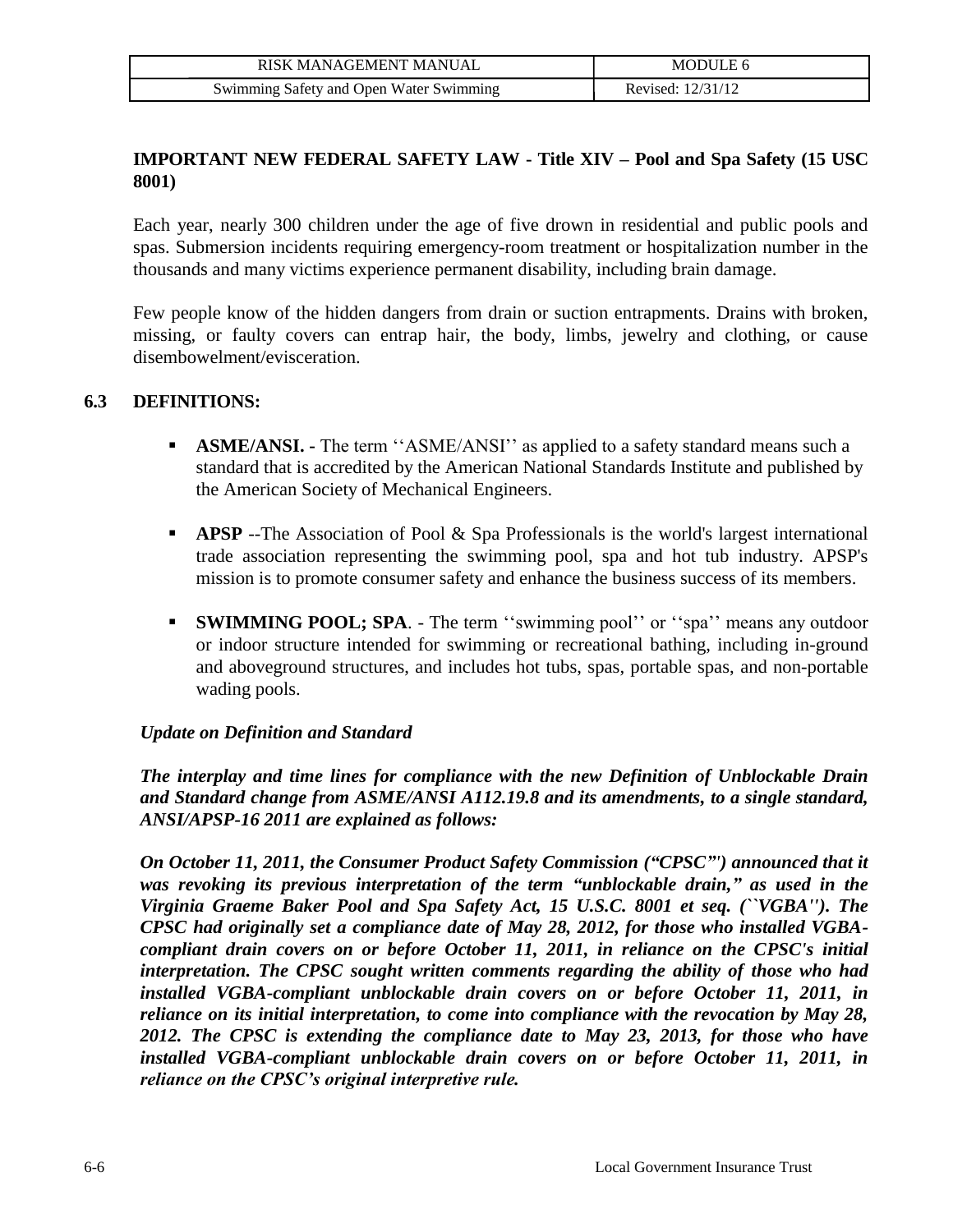| RISK MANAGEMENT MANUAL                  | MODULE 6             |
|-----------------------------------------|----------------------|
| Swimming Safety and Open Water Swimming | 12/31/12<br>Revised: |

*Update on definition of unblockable drain.*

*UNBLOCKABLE DRAIN.- The term ''unblockable drain'' was changed from, "a drain of any size and shape that a human body cannot sufficiently block to create a suction entrapment hazard," to "A suction outlet defined as all components, including the sump and/or body, cover/grate, and hardware such that its perforated (open) area cannot be shadowed by the area of the 18'' x 23'' Body Blocking Element and that the rated flow through the remaining open area (beyond the shadowed portion) cannot create a suction force in excess of the removal force values in Table 1 of ANSI/APSP-16 2011. All suction outlet covers, manufactured or field-fabricated, shall be certified as meeting the applicable requirements of the ANSI/APSP-16 2011 standard.*

# **6.4 \* SUMMARY ANALYSIS OF THE VIRGINIA GRAEME BAKER POOL AND SPA SAFETY ACT**

**Note:** *The new compliance dates are shown above*. The Virginia Graeme Baker Pool and Spa Safety Act (Act) promotes the safe use of pools, spas and hot tubs by imposing mandatory federal requirements for suction entrapment avoidance and by establishing a voluntary grant program for states with laws that meet certain minimum requirements as outlined in the Act. Effective December 19, 2008, the Act is being administered by the U.S. Consumer Product Safety Commission (CPSC).

- Mandatory Federal Requirements for Entrapment Avoidance. By December 19, 2008, the Act requires:
	- Safety Drain Covers

Each Swimming pool or spa drain cover manufactured, distributed, or entered into commerce in the United States shall conform to the American National Standard ASME A112.19.8-2007 Suction Fittings for Use in the Swimming Pools, Wading Pools, Spas, and Hot Tubs published by the American Society of Mechanical Engineers (ASME). Compliance with this Standard will be enforced by the CPSC as a Consumer product safety rule.

• Public Pool Drain System

Each Public pool and spa (as defined) both new and existing shall be equipped with drain covers conforming to the ASME/ANSI A112.19.8-2007 Standard.

• Public Pool Drain Systems

Each public pool and spa (pump) with a single main drain, other than an unblockable drain, shall be equipped with one or more additional devices or systems designed to prevent suction entrapment that meet the requirements of any applicable ASME/ANSI Standard or applicable consumer product safety rule. In addition to a compliant drain cover, such additional devices or systems include a safety vacuum release system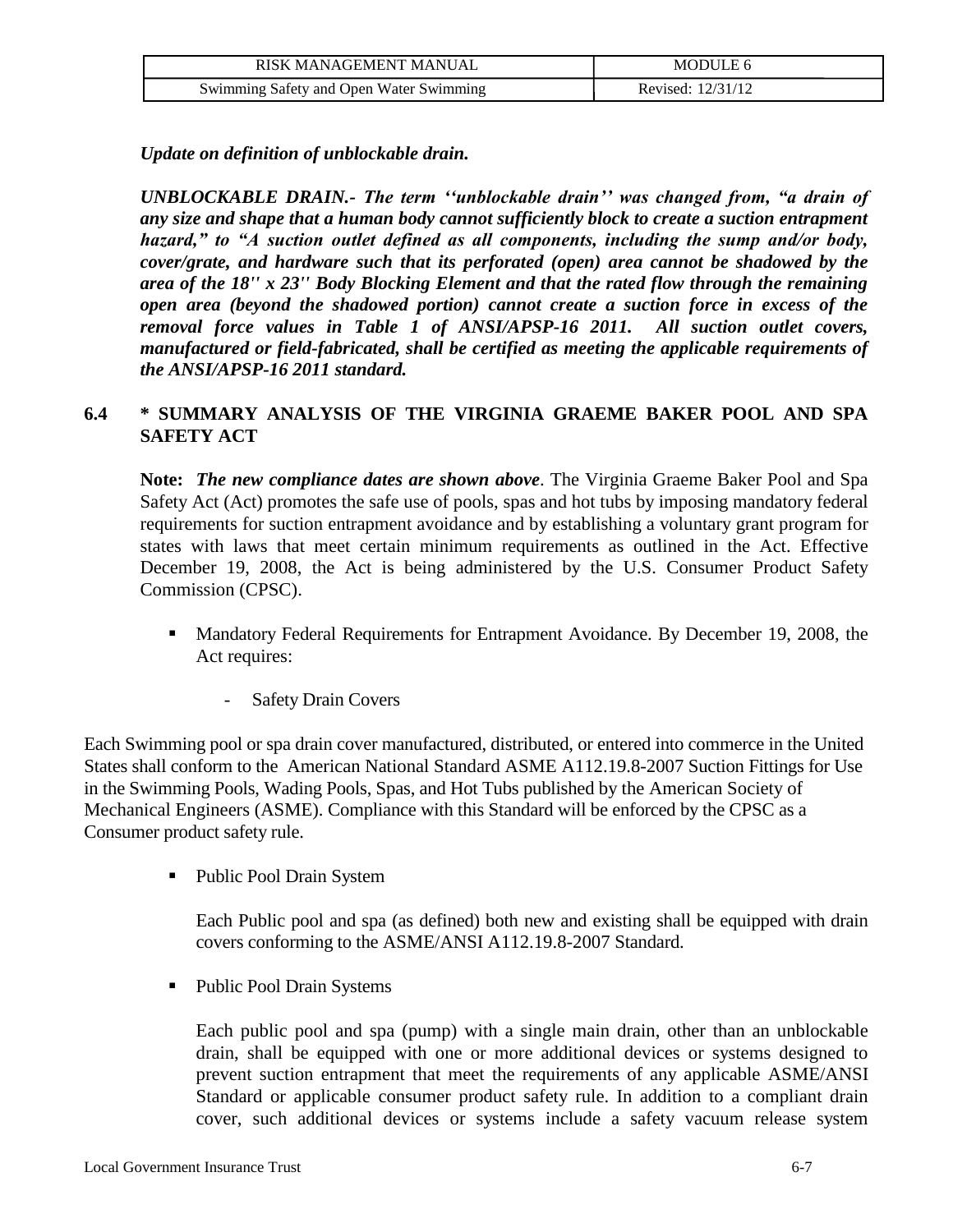| RISK MANAGEMENT MANUAL                  | MODULE 6             |
|-----------------------------------------|----------------------|
| Swimming Safety and Open Water Swimming | 12/31/12<br>Revised: |

(SVRS), or suction limiting vent system, or gravity drainage system, or automatic pump shut off system, or drain disablement, or other system determined by the CPSC to be equally effective in preventing suction entrapment.

## **ANSI/APSP-7 Standard Exceeds Federal Requirements**

All pools and spas configured to comply with ANSI/APSP–7 American National Standard for Suction Entrapment Avoidance in Swimming Pools, Wading Pools, Spas, Hot Tubs, and Catch Basins will comply with each of these mandatory requirements.

# **Voluntary Grant Program for States.**

The CPSC will also establish and administer a grant program for eligible states. A state must impose certain requirements by Statute, including to qualify for the grant program:

#### - **Barriers**

The enclosure of all outdoor residential pools and spas by barriers to entry that will effectively prevent small children from gaining unsupervised and unfettered access.

#### **- Suction Entrapment Avoidance**

**New -** Each pool and spa built more than one year after enactment of the state statute shall employ one of the following:

- The installation of more than one safety drain per suction system, or
- the installation of one or more unblockable drains, or no drains.
- **Existing**

In addition to a compliant drain cover, each pool or spa with a single main drain, other than an unblockable drain, shall be equipped with one or more of the following safety options — a safety vacuum release system (SVRS), or suction limiting vent system, or gravity drainage system, or automatic pump shut-off system, or drain disablement, or other system determined by the CPSC to be equally effective in preventing suction entrapment.

**Funding** 

The grant program directs state recipients to use grant funding to:

• Hire and train enforcement personnel and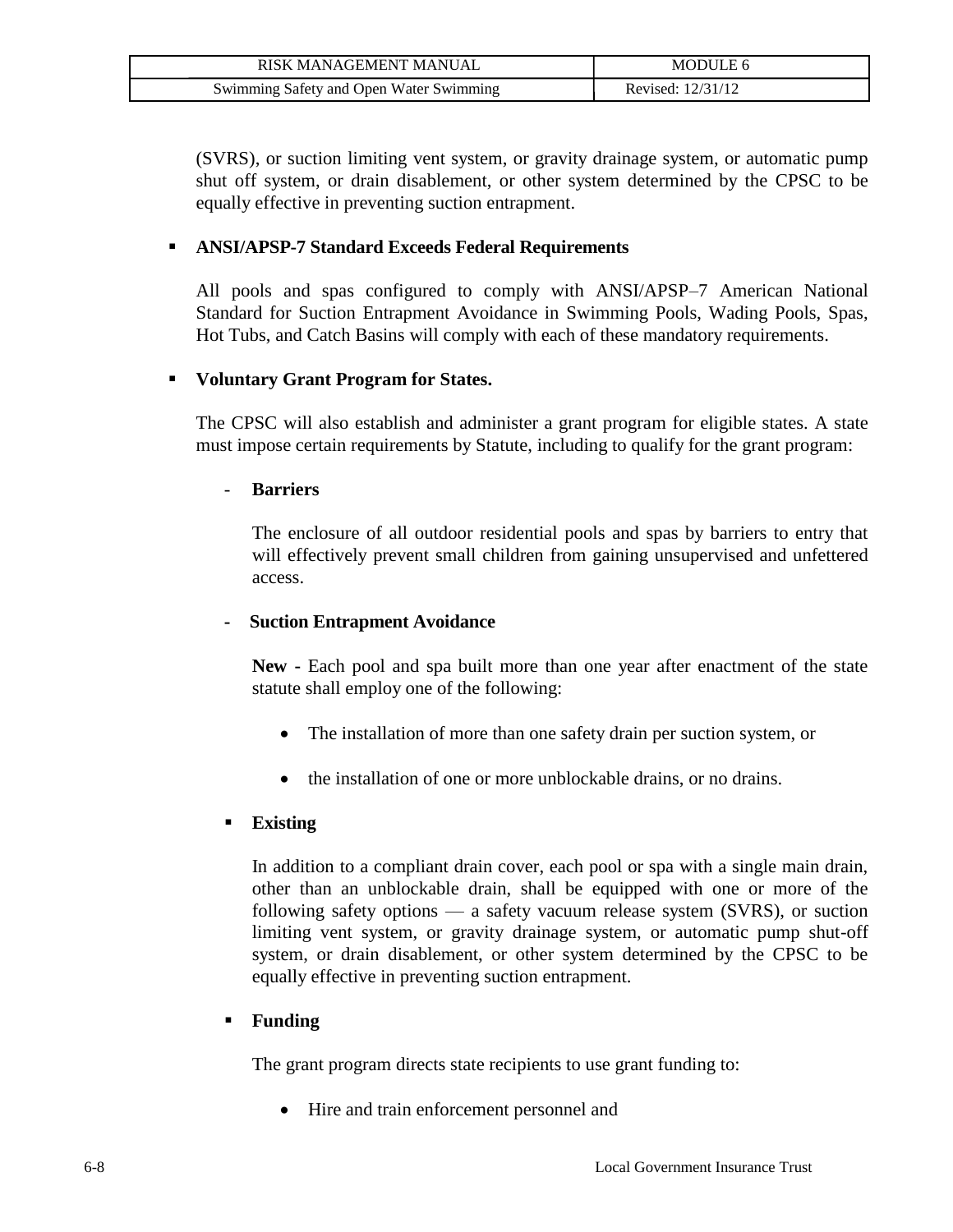| RISK MANAGEMENT MANUAL                  | MODULE 6          |
|-----------------------------------------|-------------------|
| Swimming Safety and Open Water Swimming | Revised: 12/31/12 |

 Educate pool companies, pool owners and operators, and other members of the public about the standards contained in the Act and about the prevention of drowning or entrapment of children.

## **6.5 ANSI/APSP-7 STANDARD EXCEEDS FEDERAL REQUIREMENTS**

All pools and spas configured to comply with the ANSI/APSP-7 Standard will conform to these provisions and any state that adopts the Standard will meet the Act's minimum state requirements. This ANSI/APSP-7 Standard is the only comprehensive approach to engineering swimming pools and spas to avoid all five suction entrapment hazards: hair entrapment, limb entrapment, body suction entrapment, evisceration/disembowelment, and mechanical entrapment. The design requirements and construction practices in this Standard are based upon sound engineering principles, research, and field experience that, when applied properly, provide for a safe installation that exceeds the requirements of the Act.

## **Public Safety Education**

The Act requires the CPSC to establish and carry out a public education program on methods to prevent drowning and entrapment in pools and spas. \$5 million is authorized to be appropriated for each of the fiscal years 2008-2012 to carry out the education program.

**\*** Parts of this Summary Analysis of the Virginia Graeme Baker Pool and Spa Safety Act were used as a resource with the permission of The Association of Pool and Spa Professionals. For more resources visit their home page: [www.apsp.org.](http://www.apsp.org/) For additional information go to the Code of Maryland Regulations Title 10, Subtitle 17, Chapter 01, Regulations .00 to.9999 (10.17.01. 00 thru.9999). Also more information at the Pool Safely Campaign [www.PoolSafely.gov](http://www.poolsafely.gov/) and the Consumer Product Safety Commission at [www.cpsc.gov](http://www.cpsc.gov/)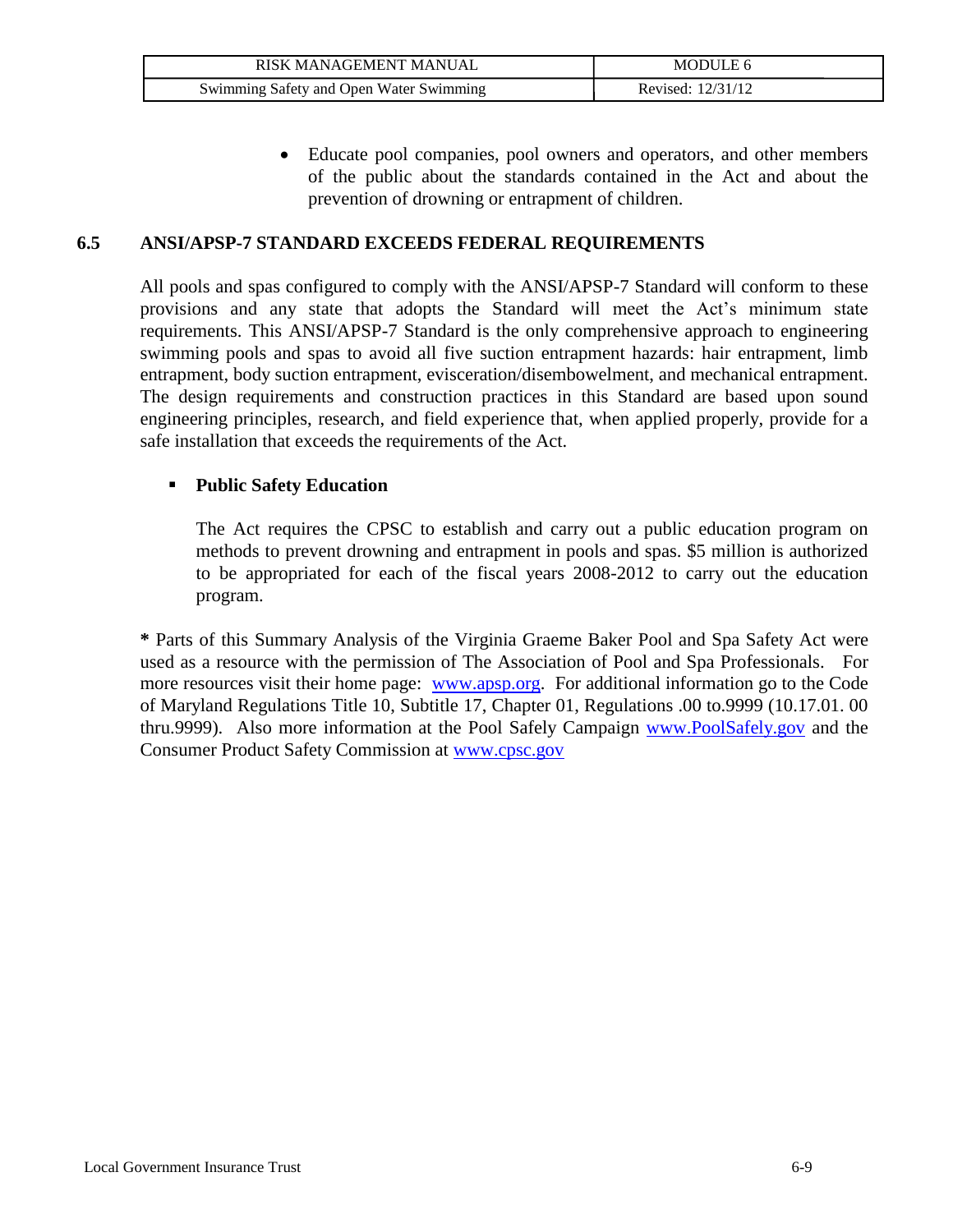| RISK MANAGEMENT MANUAL                  | MODULE 6          |
|-----------------------------------------|-------------------|
| Swimming Safety and Open Water Swimming | Revised: 12/31/12 |

# **6.6 OPEN WATER (NON-SURF) SWIMMING**

Each year between 7,000 and 12,000 people drown in the United States. The purpose of this module is to assist members of the Local Government Insurance Trust's Primary and Excess Liability Pools in limiting liability by providing risk management recommendations designed to improve the level of safety at local government owned and/or operated open water swimming facilities. **This section of Module 6 is not intended to address ocean beaches or inlet areas subject to surf conditions**.

The following recommendations are offered to assist the local government in the development of an open water swimming area risk management/safety program:

## **Facility Recommendations**

- The depth and bottom condition of the designated swimming area should be monitored on a regular basis. Changes resulting from ground shifts, storm damage, vegetation or algae growth should trigger a safety evaluation of the area.
- The water quality should be monitored on a regular basis. Health department guidelines should be used as a basis for determining the acceptability of the water quality.
- The designated swimming area should be clearly identified by buoys, ropes or other marking devices.
- The swimming area (water and beach front) should be cleared on a regular basis. Special attention should be given to debris washed up during/after storms.
- Trash cans should be provided along the beach front. The trash should be emptied on a daily basis.
- All electrical equipment/fixtures on the beach front (or water) should be installed in accordance with the National Electric Code (Published by the National Fire Protection Association, Quincy, MA).

#### **Emergency Equipment**

All open water swimming areas should have the following equipment:

- Access to a telephone with a list of emergency numbers or radio communications with the local 911 center
- Rescue tubes (At least one per lifeguard)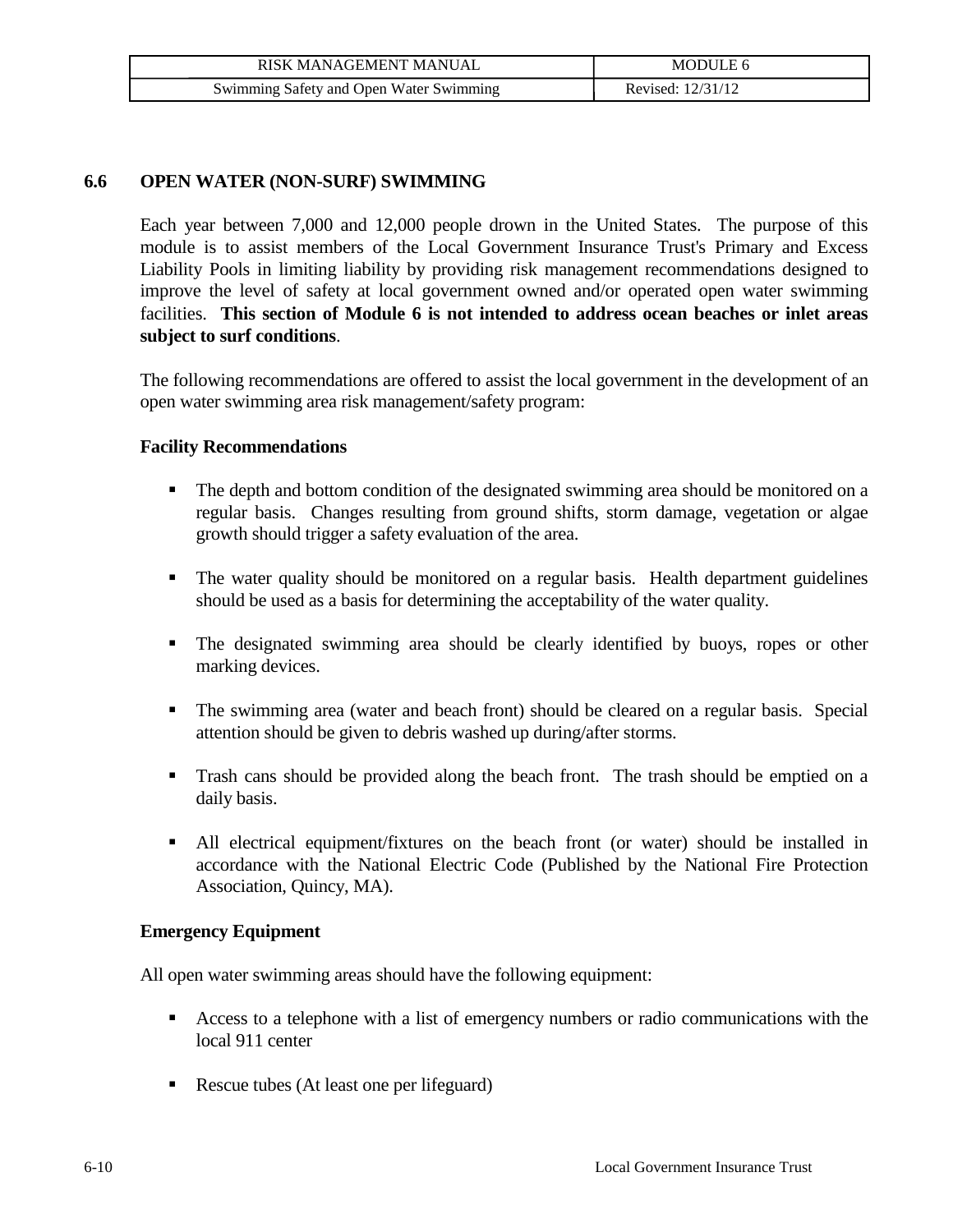| RISK MANAGEMENT MANUAL                  | MODULE 6          |
|-----------------------------------------|-------------------|
| Swimming Safety and Open Water Swimming | Revised: 12/31/12 |

- A ring buoy, or similar flotation device, attached to a suitable throwing rope at least 50' long
- Reaching pole
- $\blacksquare$  Bull horn
- First aid equipment, including immobilizers and all equipment needed to extricate injured victims from the water
- Portable oxygen and resuscitation equipment
- $\blacksquare$  First aid kit
- Sheets and blankets
- Fins, masks and snorkel
- Rescue boat (Note: A rescue boat should be chosen for its stability, ease of operation and utility)

## **Lifeguards**

- The number and location of lifeguards will be determined by the size, configuration and usage of an open water swimming area.
- A minimum of three trained/certified lifeguards should be on duty during the hours designated in the facility operations manual.
- On days of high usage, additional lifeguards should be stationed along the edge of the water and/or in a boat just beyond the normal swimming area.
- All open water swimming areas should have at least one staff member on duty at all times with additional training in first aid Training and Certifications.
- All lifeguards should have training and/or certifications from an organization acceptable to the local government.
- All lifeguards should pass a competency test administered by the local government.
- All lifeguards and other employees should be provided with an orientation addressing the following:
	- Personnel rules
	- Safety program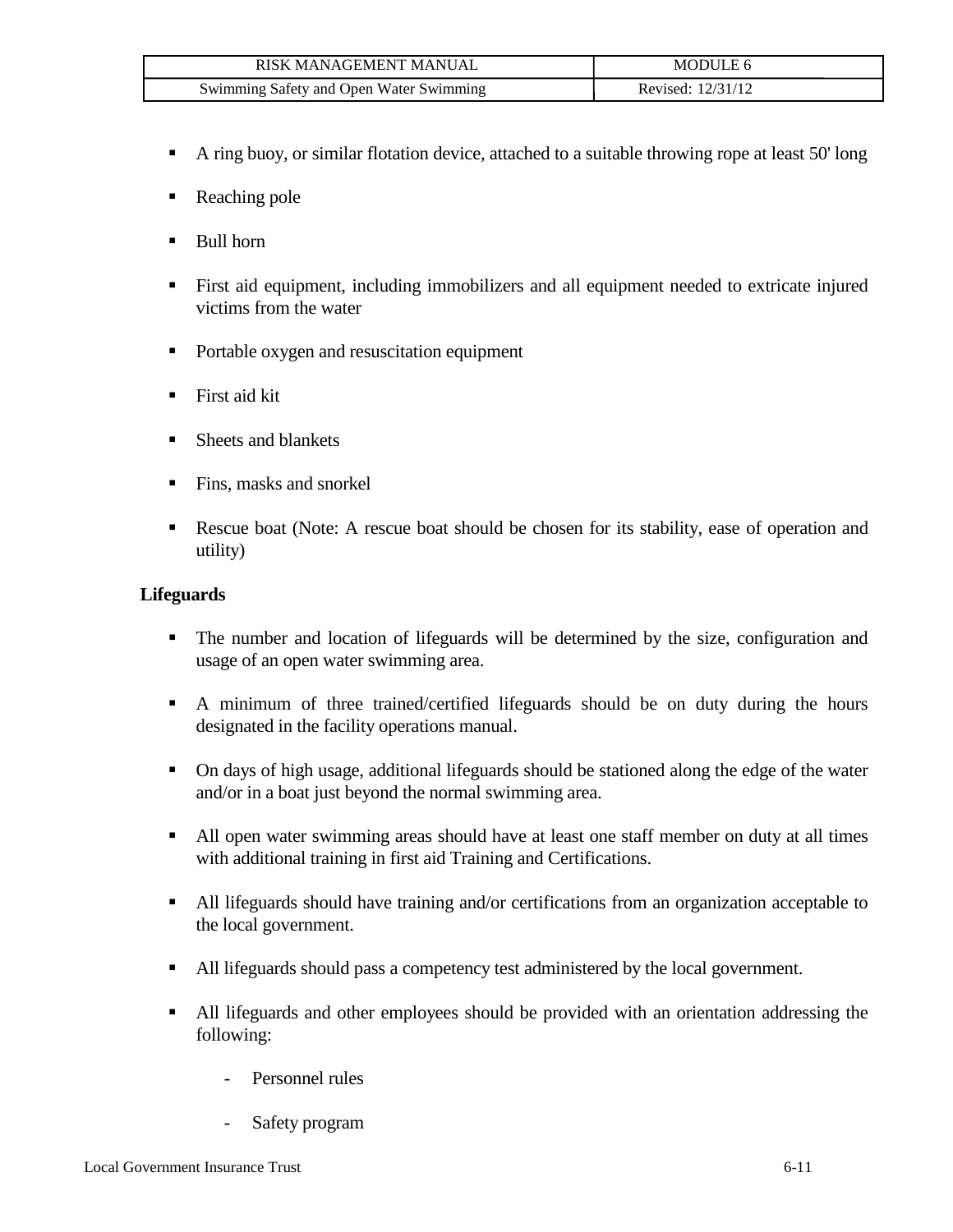| RISK MANAGEMENT MANUAL                  | MODULE 6          |
|-----------------------------------------|-------------------|
| Swimming Safety and Open Water Swimming | Revised: 12/31/12 |

- Operations and emergency procedures for the open water swimming facility
- Use of all emergency, rescue and first aid equipment

## **Operating Recommendations**

All open water swimming areas should be provided with a written plan which details both the operating and emergency procedures. This plan should include, but not be limited to the following:

- Operating hours should be established (Example: sunrise to sunset)
- Hours should be identified when the public can expect a lifeguard to be on duty. Note: Indicate that the lifeguard "on-duty" hours are subject to change due to inclement weather, lifeguard illness, etc.
- Floating or permanent docks, swimming platforms, rafts diving boards, slides, personal watercraft or other recreation equipment should not be permitted
- Swimming should be restricted to a designated area(s), and as directed by the lifeguard, if one is present
- Swimming beyond the boundary of the designated swimming area should not be permitted
- Dogs and/or other pets should not be permitted in designated swimming area
- Glass containers should not be permitted in a designated swimming area
- Fishing should not be permitted in a designated swimming area
- Alcohol use should not be permitted in a designated swimming area
- Entering the water with any boat, canoe or raft should not be permitted in a designated swimming area
- All personal flotation devices should be of a type approved by U.S. Coast Guard
- Changing of clothes should not be permitted unless an appropriate structure has been provided
- The use of soap, detergent or shampoo should not be permitted in a designated swimming area